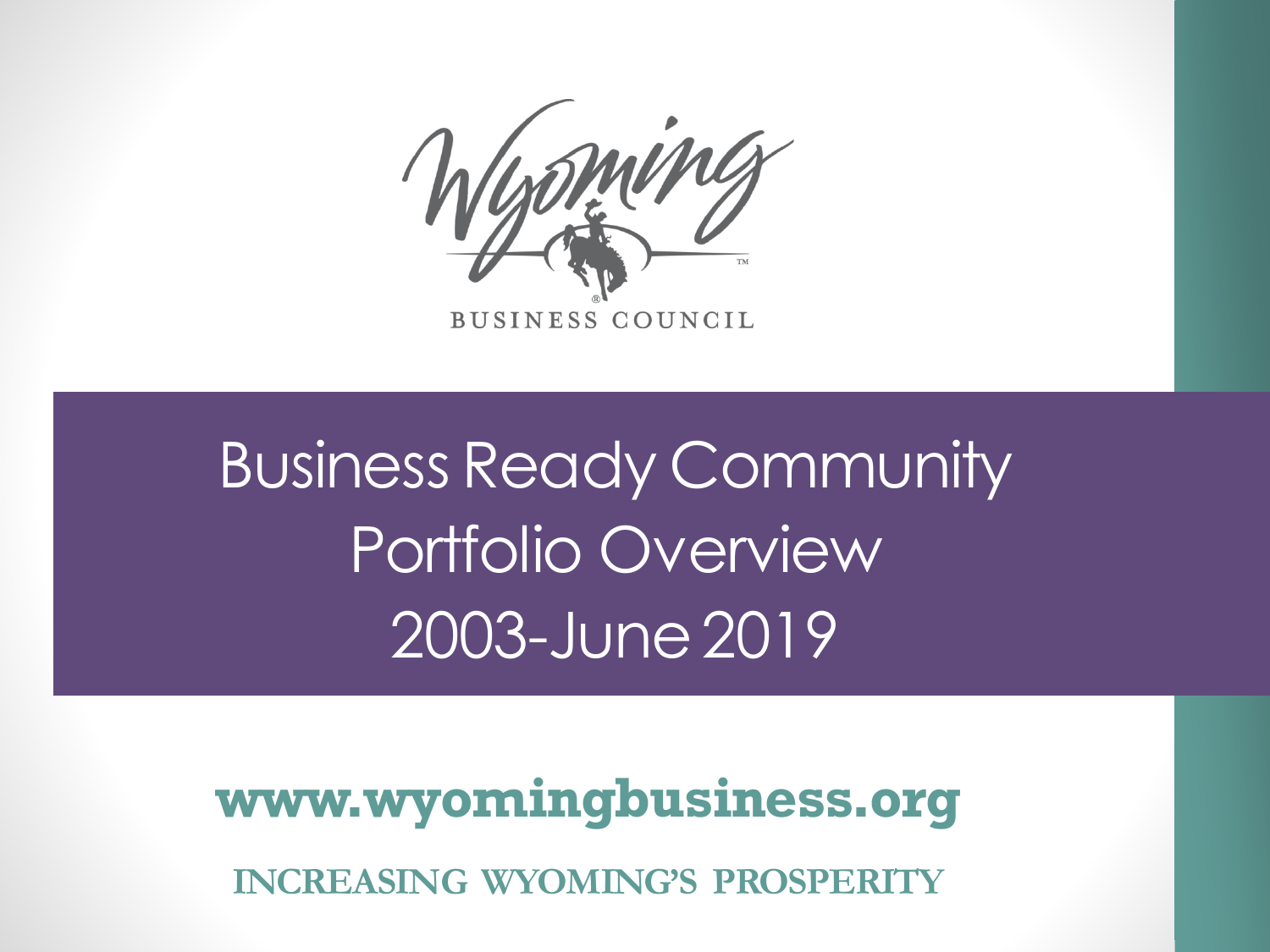## Program Results

- **Jobs:** 5,020 jobs created plus an additional 572 jobs projected from active projects
- **Capital:** \$3.53 of private capital investment leveraged for every \$1 of BRC funds invested. Over \$1.45 billion of private capital has or is anticipated to be invested
- **Projects:** 396 projects in 23 counties awarded as BRC grants or loans. \$410.5 million in BRC funding.
- **Acres:** 8,018 acres of land developed, plus another 473 acres currently under construction. 5,290 acres are developed business parks; 59% of all BRC funded business park acreage is currently owned or occupied by businesses
- **Revenue:** Over \$7.8 million recaptured back to the program from principal and interest repayments on BRC loans and revenue recapture
- **Buildings:** Over 1.7 million square feet of building space developed, plus an additional 325,000 square feet under construction. 304,502 square feet of this space was built for business attraction; this space is 59% occupied
- **Roads:** Over 109 linear miles of road completed, plus an additional 8.5 linear miles under construction
- **Water/Sewer:** Over 156 linear miles of water and sewer line installed, plus an additional 8.9 linear miles under construction

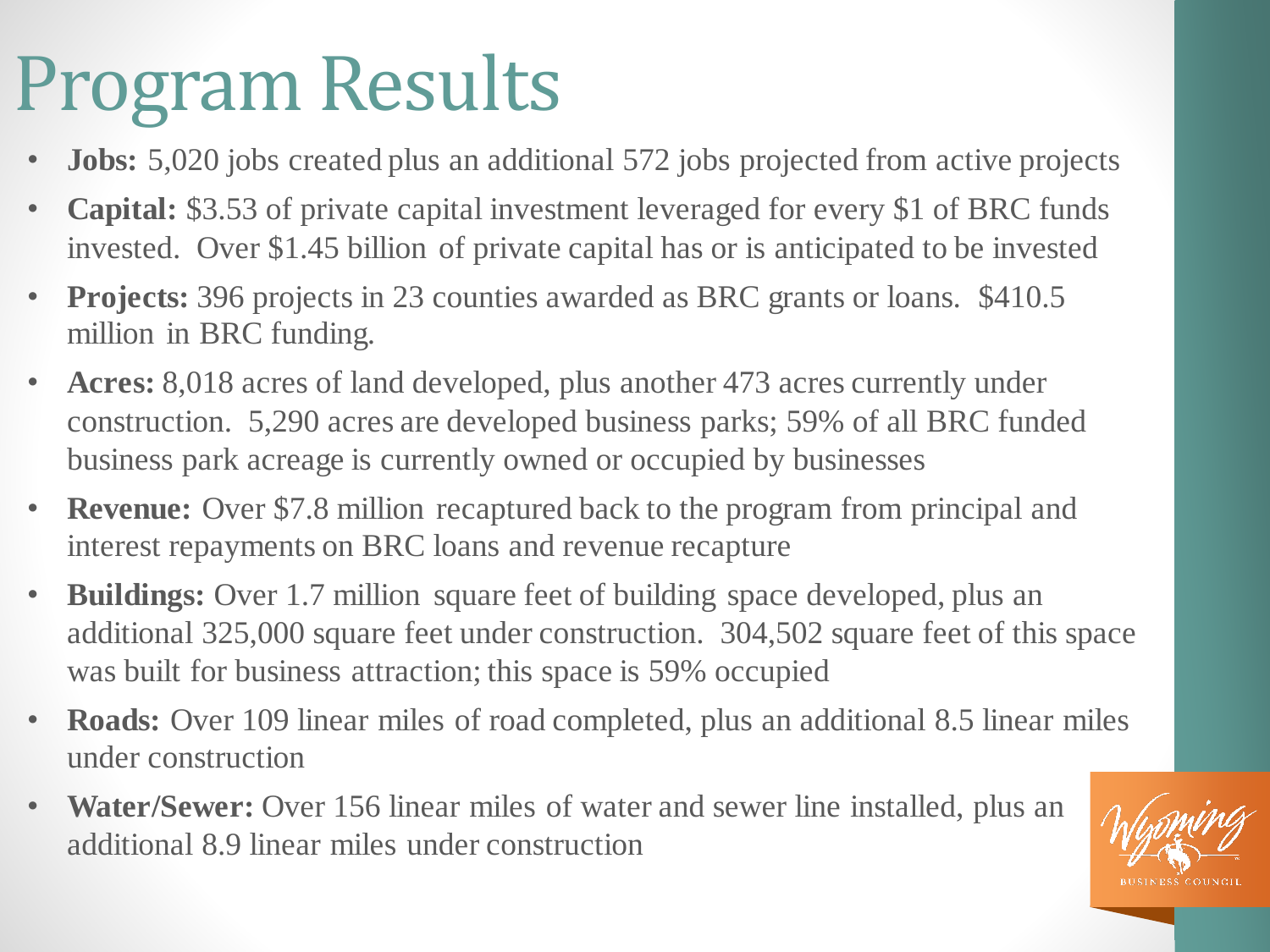#### Business Ready Communities 101

#### **Guiding Principles**

- Support to **Wyoming's communities** that are diverse in size, resources and economies
- Focus Business Ready Community funding on projects that will **lead to sustainability** of the program and local economic development efforts
- Support projects that will **help people, families and communities thrive**
- Increase the capacity of **community and economic development partnerships** and cooperative efforts between the private and public sectors recognizing that each has its own responsibilities
- Support and encourage communities that **develop innovative responses** to their economic challenges through a flexible review and recommendation process

#### **Program Types**

- **Business Committed** projects assist businesses committed to start-up, expand, locate or retain jobs in the community.
- **Community Development (Readiness)** projects allow communities to build infrastructure for potential new business development under a specific strategy or plan of action.
- **Community Development (Enhancement)** projects improve community's aesthetic character or quality of life to make the area more attractive for business development or workforce attraction and/or retention

under a specific strategy or plan of action.

**Planning** projects create or further develop community economic development strategies and outline an implementation.

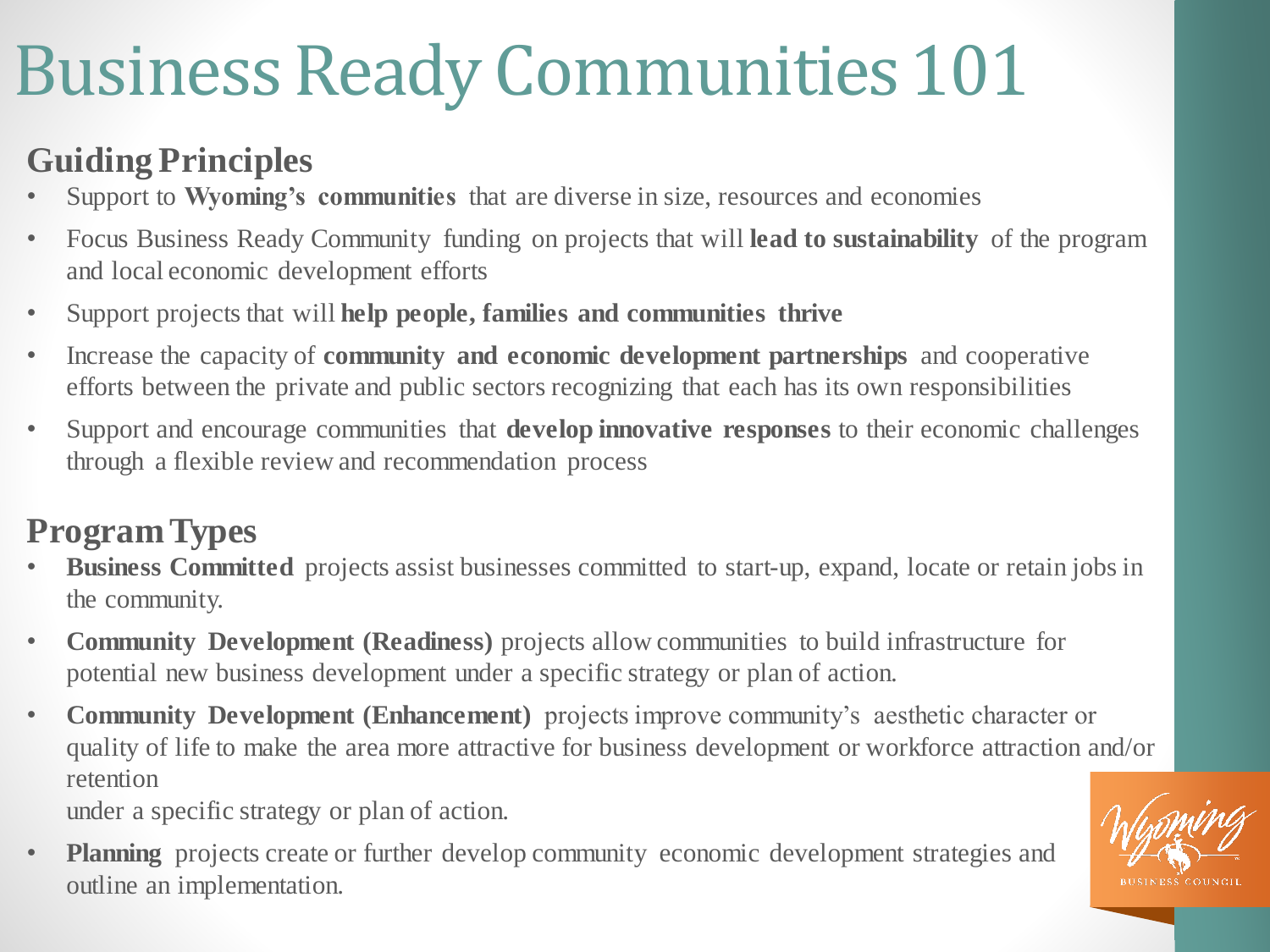# BRC Funding



#### **19/20 Allocation Plan (All Biennium Funds)**

| <b>Category</b>           |     | <b>Total Allocation</b> | % of Allocation |
|---------------------------|-----|-------------------------|-----------------|
| <b>Business Committed</b> | τIJ | 17,364,623              | 45%             |
| Community Development     |     |                         |                 |
| (Readiness/Enhancement)   |     | 20,837,547              | 54%             |
| Planning                  |     | 385,880                 | 1%              |
| <b>Total</b>              |     | $\sqrt{38,588,050}$     |                 |

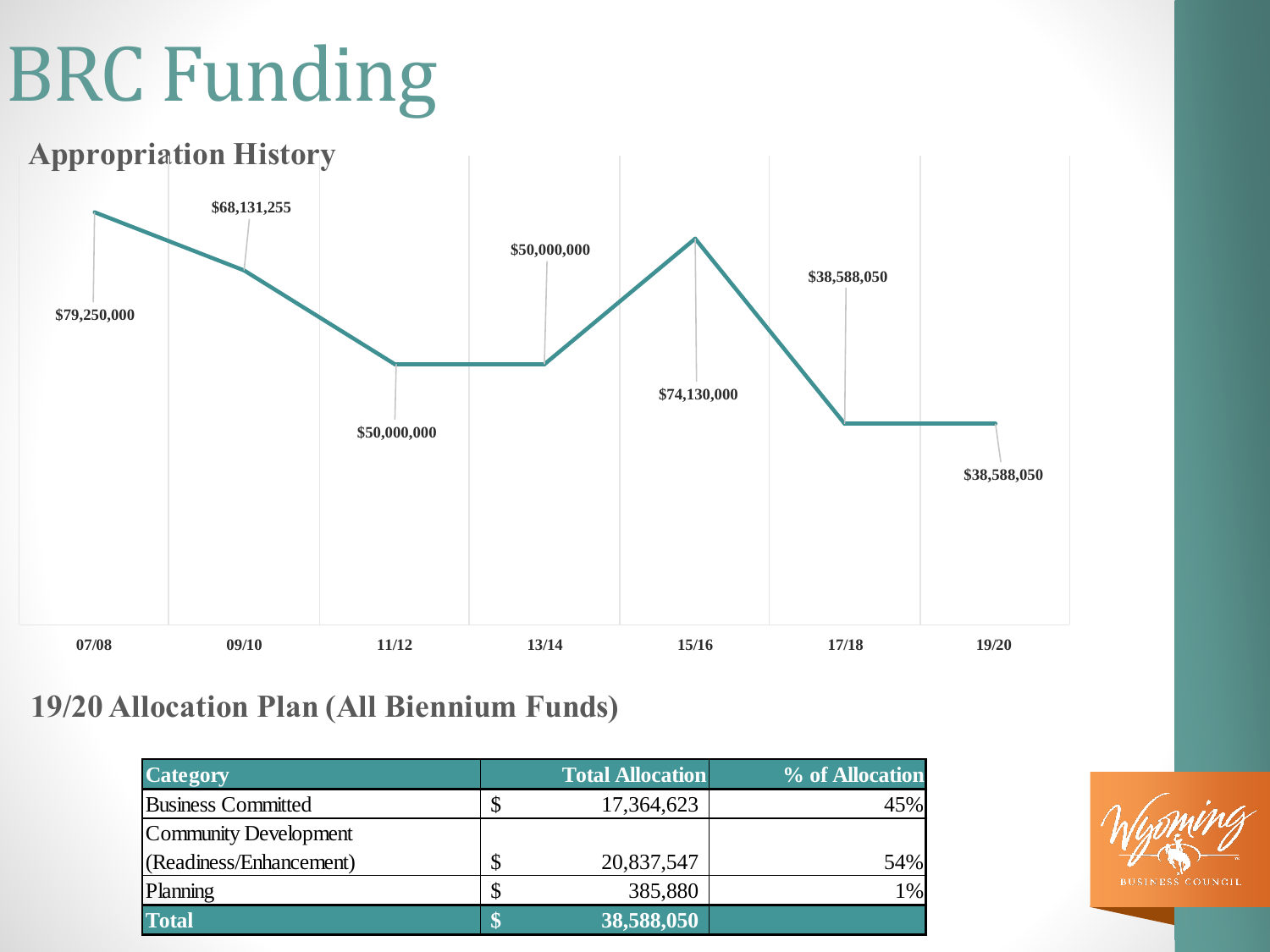#### Funding by County

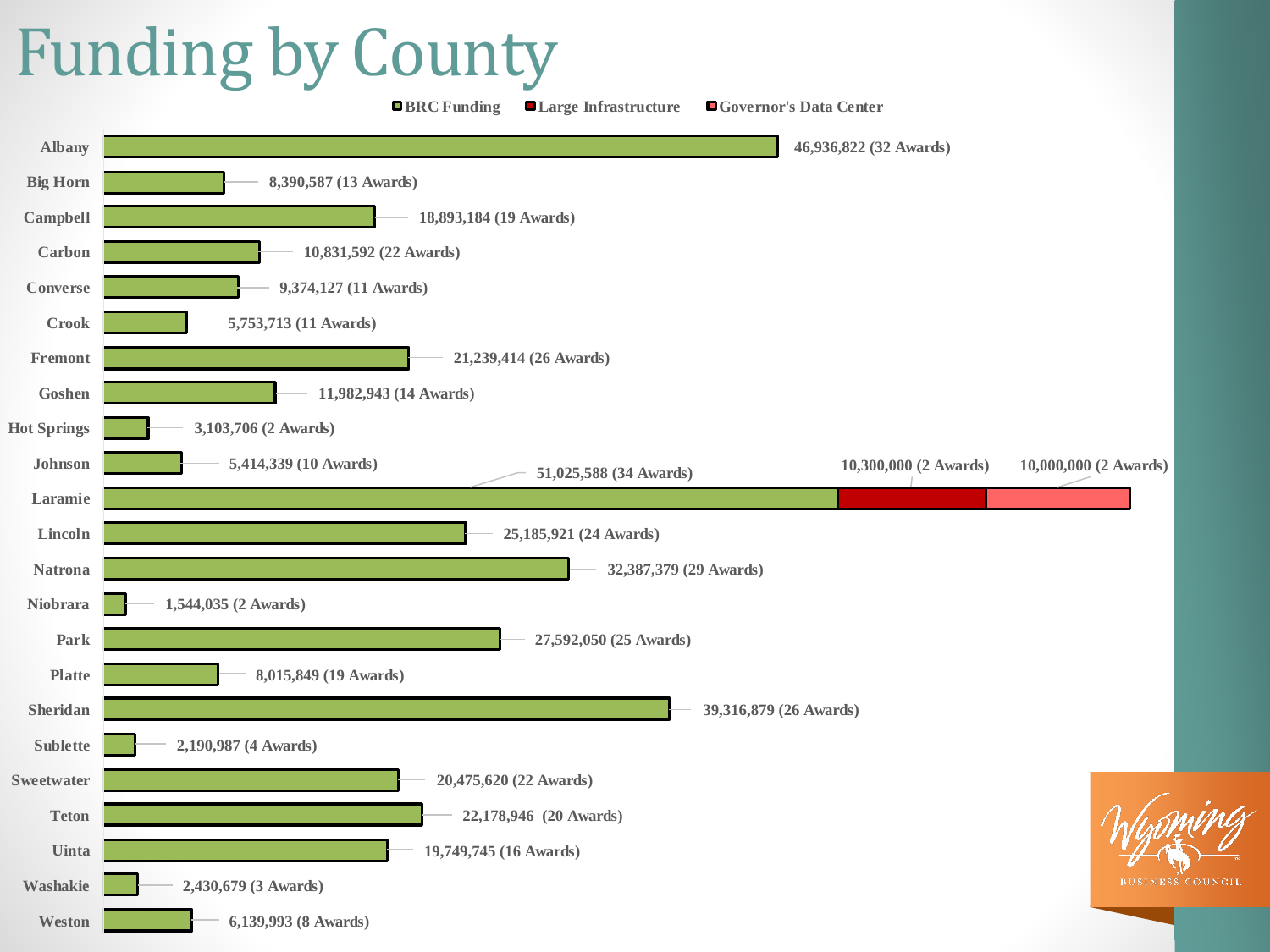#### Funding Per Capita



**BUSINESS COUNCIL** 

\*Includes large infrastructure and Governor's data center funds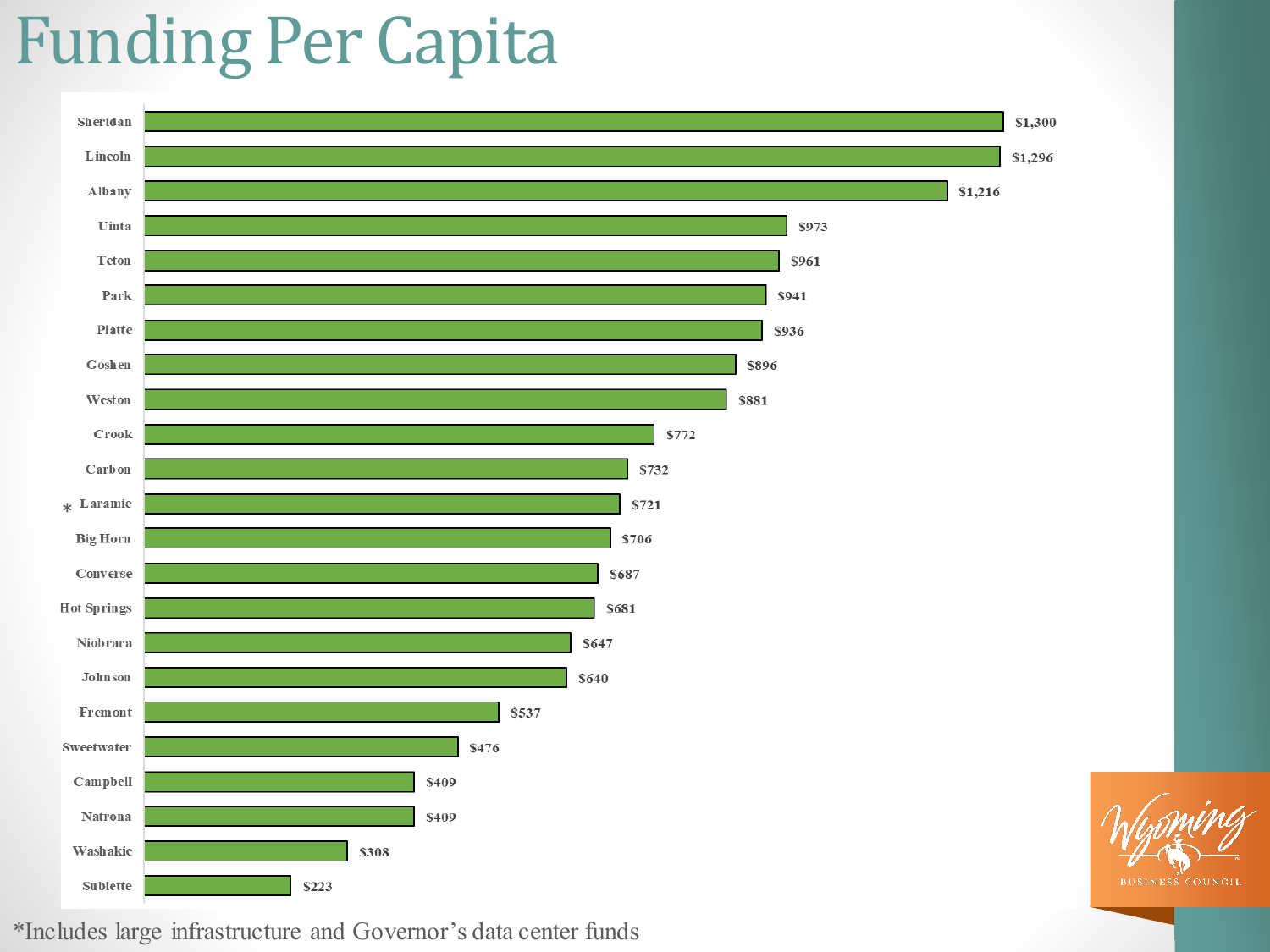## Businesses Benefitting from BRC Investments



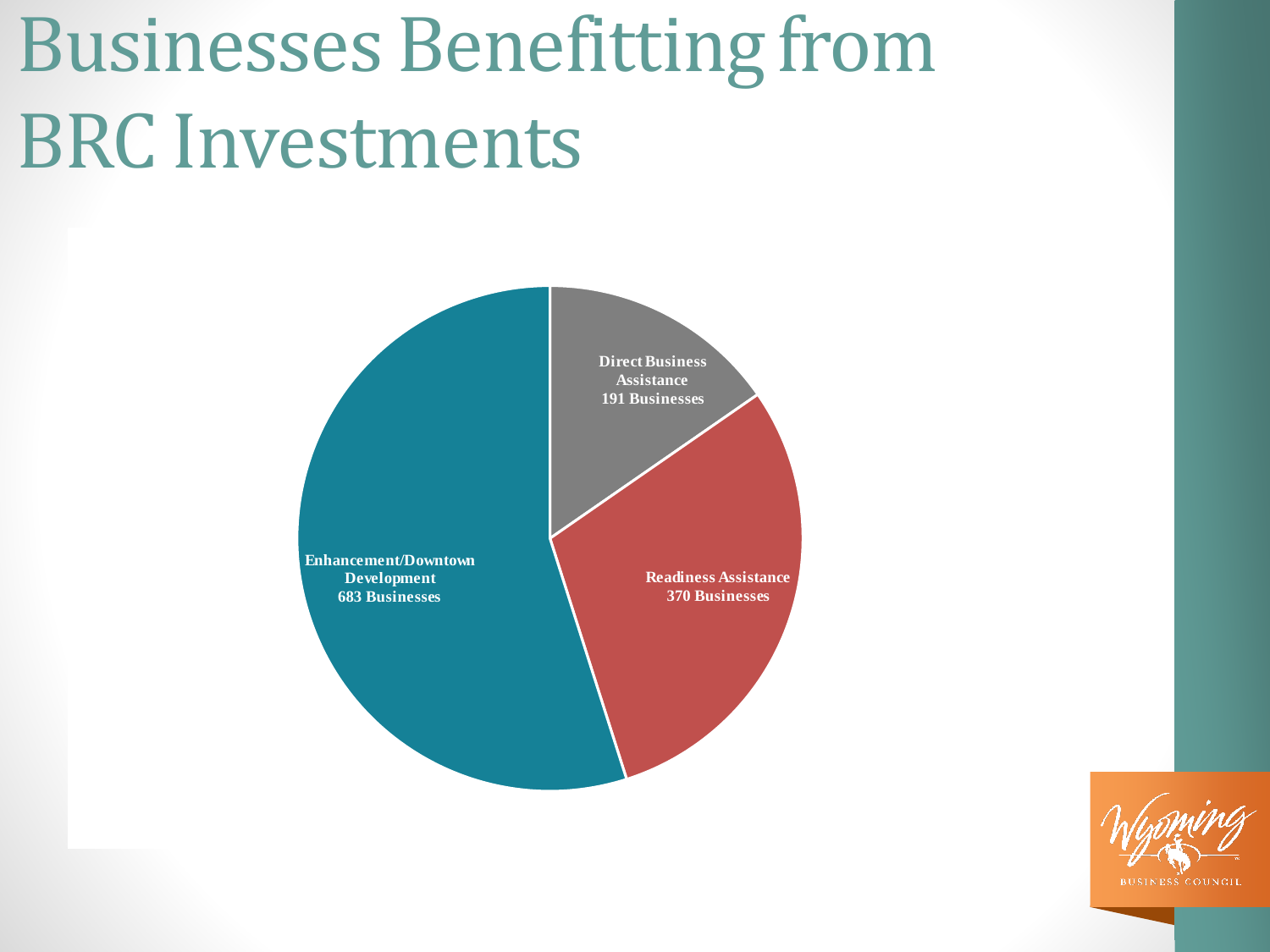### Direct Jobs Created

**Completed Projects 5,020** 

> **Active Projects 572**

| <b>Status/Type</b>          | <b>Jobs</b> |
|-----------------------------|-------------|
| Realized                    | 5,020       |
| <b>Business Committed</b>   | 3,433       |
| <b>Commmunity Readiness</b> | 1,421       |
| Data Center                 | 97          |
| Other                       | 70          |
| Projected                   | 572         |
| <b>Business Committed</b>   | 430         |
| <b>Commmunity Readiness</b> | 120         |
| Data Center                 |             |
| Other                       | 23          |
| <b>Total Jobs</b>           | 5,592       |

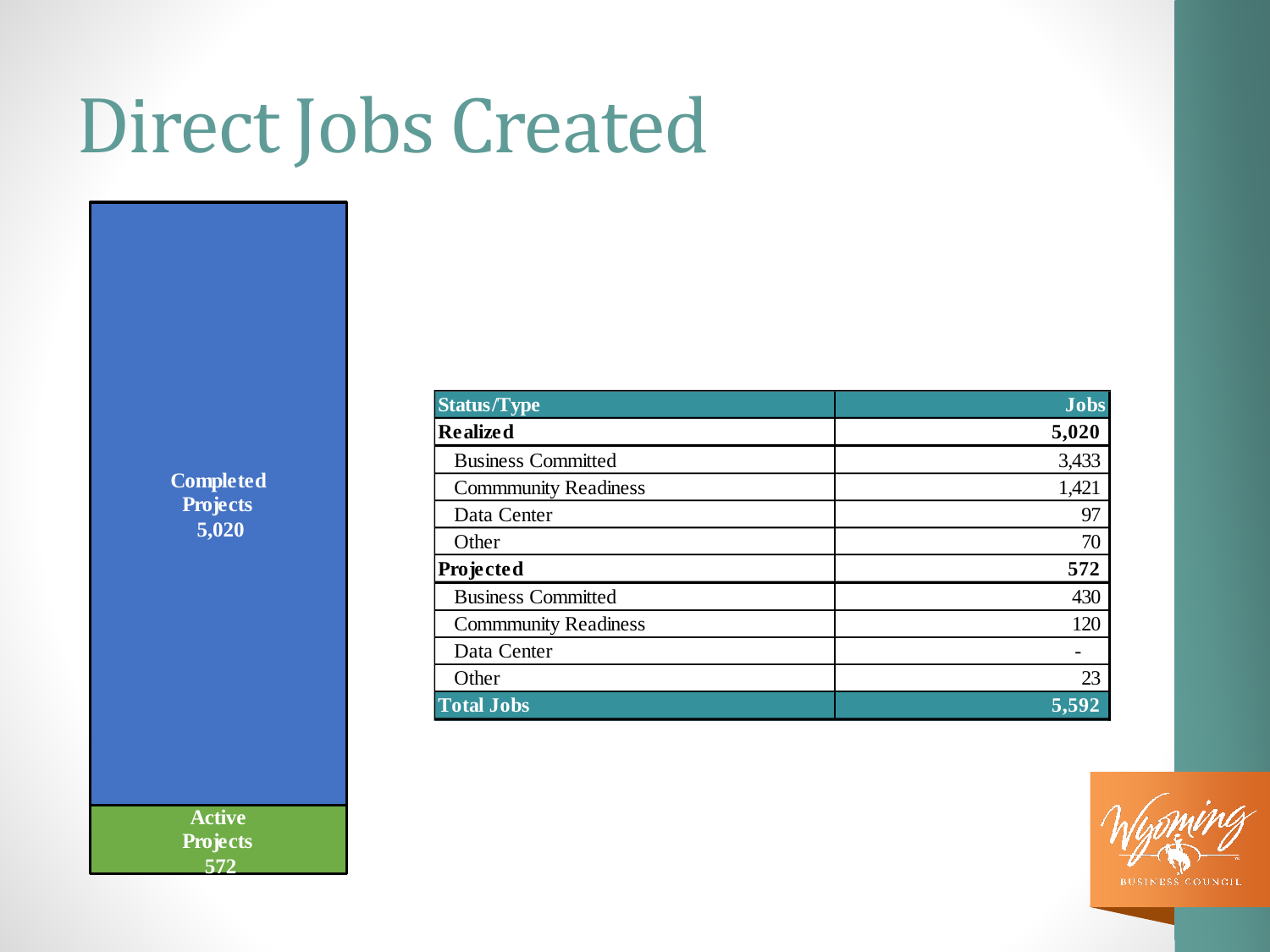### Match and Private Investment

\$1 of BRC funds invested = \$3.53 capital investment from companies





Note: Private Funds Leveraged are funds anticipated at the time of application, or are reported numbers by communities when available.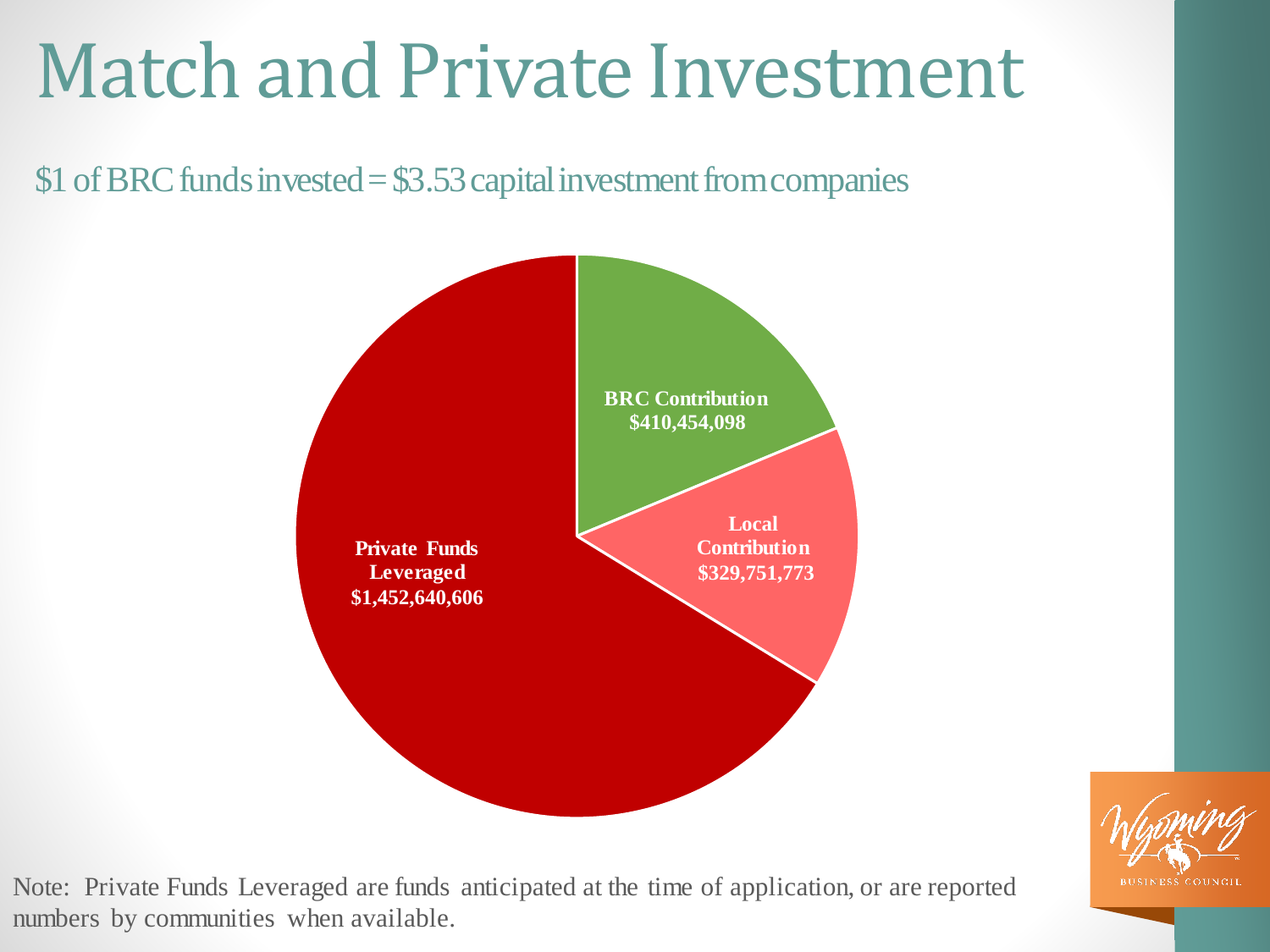# Business Park Occupancy (Acres)

| <b>County</b>      | <b>Occupied</b> | <b>Available</b>         | <b>Under Construction</b> | <b>Total</b>   |
|--------------------|-----------------|--------------------------|---------------------------|----------------|
| Albany             | 11              | 206                      |                           | 217            |
| <b>Big Horn</b>    | 108             | 24                       | $\overline{\phantom{a}}$  | 132            |
| Campbell           | 411             | $\overline{2}$           | $\overline{\phantom{a}}$  | 413            |
| Carbon             | 23              | 37                       | $\overline{\phantom{a}}$  | 103            |
| Converse           | 17              | 75                       | $\overline{\phantom{a}}$  | 72             |
| Crook              | 7               | $\overline{\phantom{0}}$ | $\overline{\phantom{a}}$  | $\overline{7}$ |
| Fremont            | 32              | 57                       | $\overline{\phantom{a}}$  | 88             |
| Goshen             | 29              | 64                       | $\overline{\phantom{a}}$  | 92             |
| <b>Hot Springs</b> | 22              | $\overline{\phantom{0}}$ | $\overline{\phantom{a}}$  | 22             |
| Johnson            | 3               | $\overline{a}$           | 50                        | 53             |
| Laramie            | 779             | 769                      | -                         | 1,551          |
| Lincoln            | 24              | 21                       | $\overline{\phantom{a}}$  | 45             |
| Natrona            | 772             | 410                      | $\overline{\phantom{a}}$  | 1,182          |
| Niobrara           | 5               | 38                       | $\overline{\phantom{a}}$  | 43             |
| Park               | 95              | 51                       | $\overline{\phantom{a}}$  | 146            |
| Platte             | 58              | 62                       | $\overline{\phantom{a}}$  | 120            |
| Sheridan           | 75              | 37                       | $\overline{\phantom{a}}$  | 112            |
| Sublette           | 18              | $\overline{\phantom{a}}$ | $\overline{\phantom{a}}$  | 18             |
| Sweetwater         | 64              | 205                      | $\overline{\phantom{a}}$  | 269            |
| Uinta              | 14              | 4                        | $\overline{\phantom{a}}$  | 18             |
| Washakie           | $\mathbf{1}$    | 5                        | $\overline{\phantom{a}}$  | 6              |
| Weston             | 493             | 87                       | $\overline{\phantom{a}}$  | 580            |
| <b>Total</b>       | 3,060           | 2,152                    | 50                        | 5,290          |
| <b>Occupancy</b>   | 59%             | $41\%$                   |                           |                |

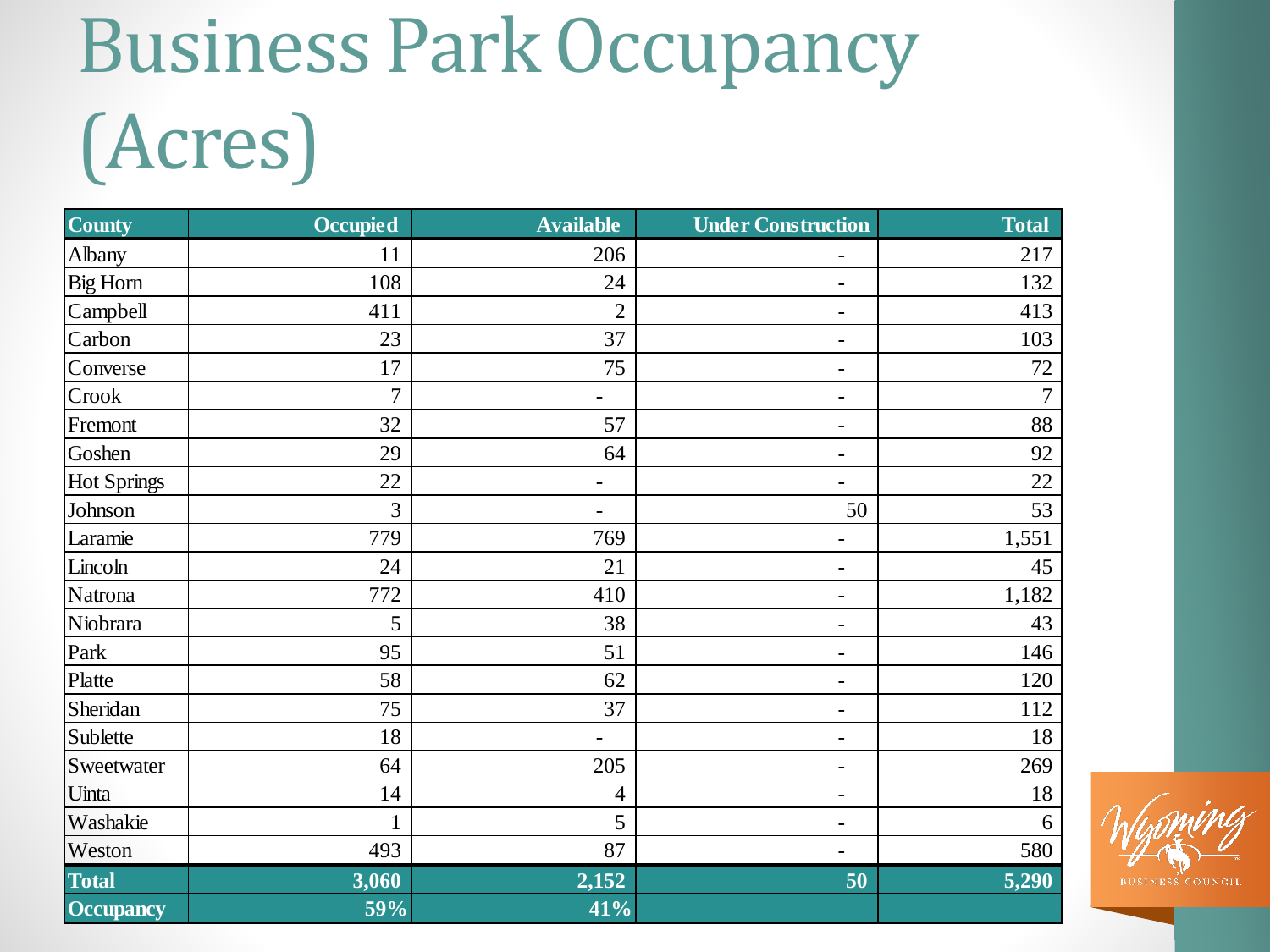# Buildings for Business Attraction (Square Feet)

| <b>County</b>      | <b>Occupied</b> | <b>Available</b> | <b>Total</b> |
|--------------------|-----------------|------------------|--------------|
| Albany             | 12,000          |                  | 12,000       |
| Campbell           | 5,294           | 8,960            | 14,254       |
| Converse           | 15,000          |                  | 15,000       |
| Fremont            | 33,000          | 11,000           | 44,000       |
| Laramie            | 49,625          | 2,500            | 52,125       |
| Lincoln            | 5,143           | 3,857            | 9,000        |
| Natrona            |                 | 42,000           | 42,000       |
| Park               | 12,000          |                  | 12,000       |
| Platte             | 1,200           | 15,200           | 16,400       |
| Sheridan           | 1,800           | 3,600            | 5,400        |
| Sweetwater         | 6,993           |                  | 6,993        |
| Uinta              | 30,230          | 37,500           | 67,730       |
| Washakie           | 7,600           |                  | 7,600        |
| <b>Grand Total</b> | 179,885         | 124,617          | 304,502      |
| <b>Occupancy</b>   | 59%             | 41%              |              |

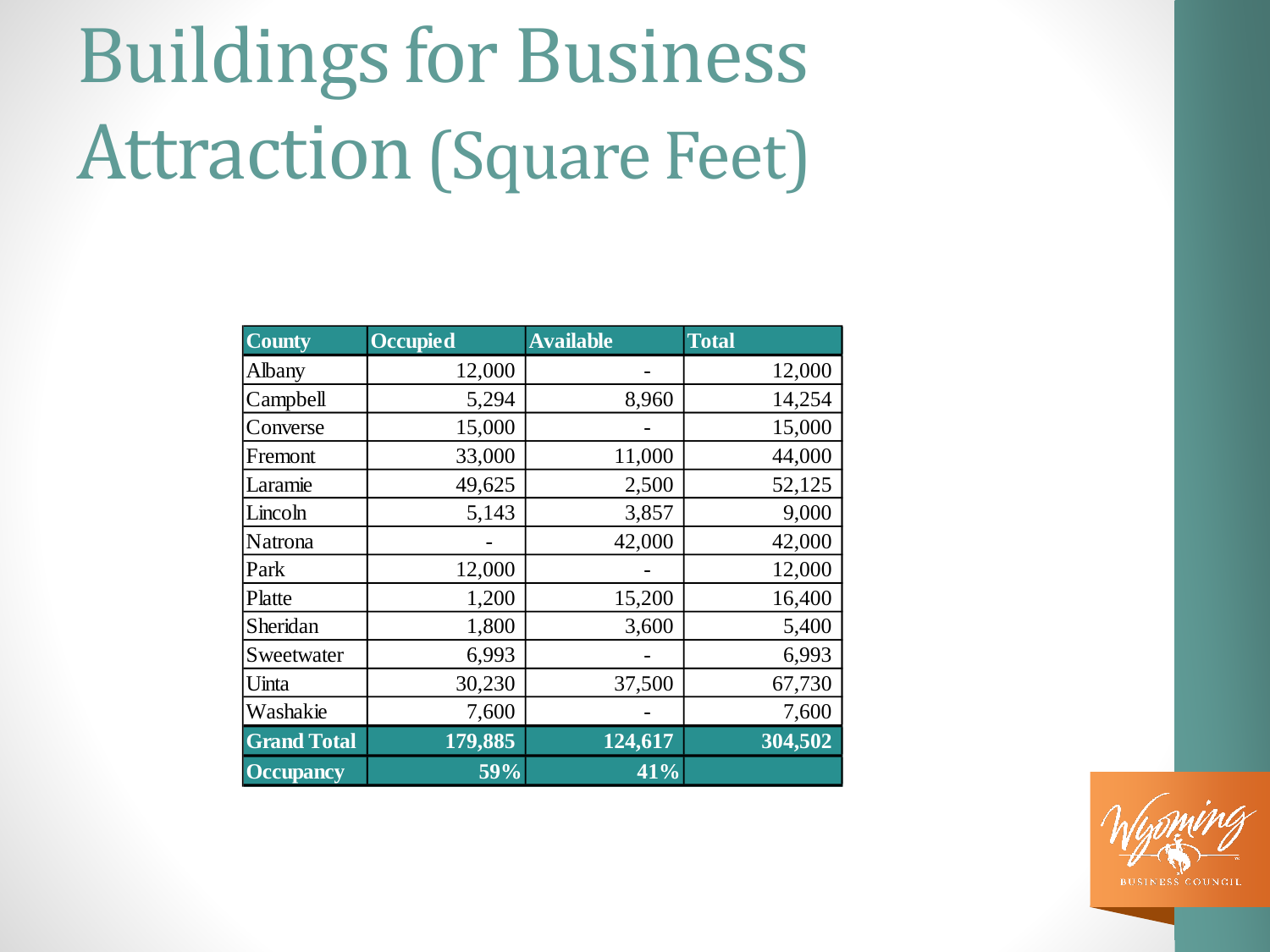## Building Uses



**BUSINESS COUNCIL**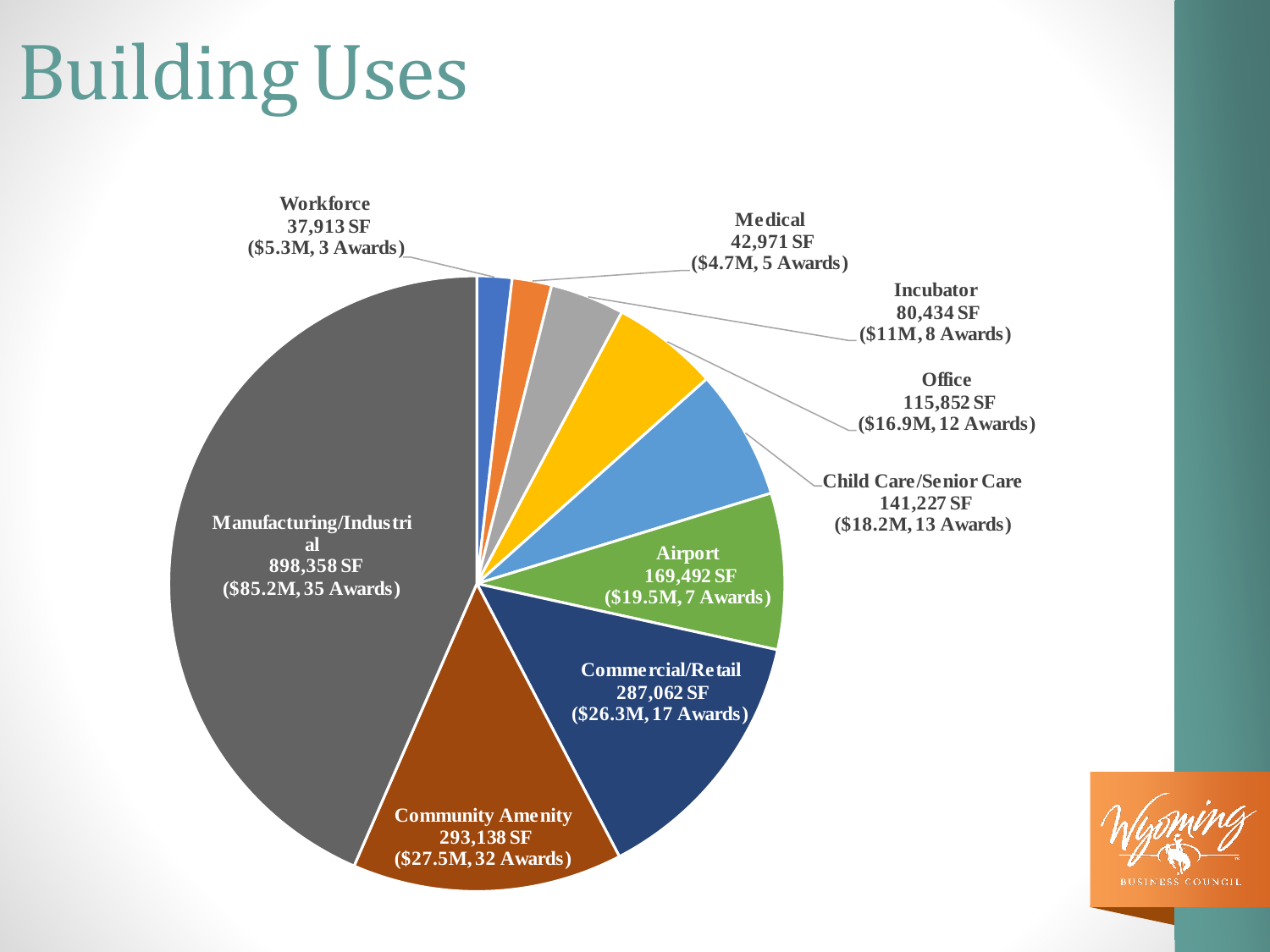## Loans and Revenue Recapture

- Revenue (lease payments, lot sales) generated by a BRC project be recaptured by the applicant and used for local community and economic development activities
	- **Local Revenue Recapture:** Income to the recipient or community development organization. An approved plan must be in place for how recaptured funds will be managed and used for economic development. Revenue recaptured funds may be used for up to 50 percent of economic development operations and management costs, if matched 1:1 with other funds
	- **WBC Revenue Recapture:** Income to the recipient which must be remitted to the BRC program, under terms stated in the project grant agreement. According to BRC rules adopted in 2016, a minimum 25% of net revenue from revenue generating projects must be reimbursed to the BRC fund, up to the original grant amount.
	- **Revenue from BRC Loans:** Income to the recipient which must be used to make annual loan payments to the BRC program. Loans are secured by the asset funded by the WBC and are non-recourse against the applicant's other assets

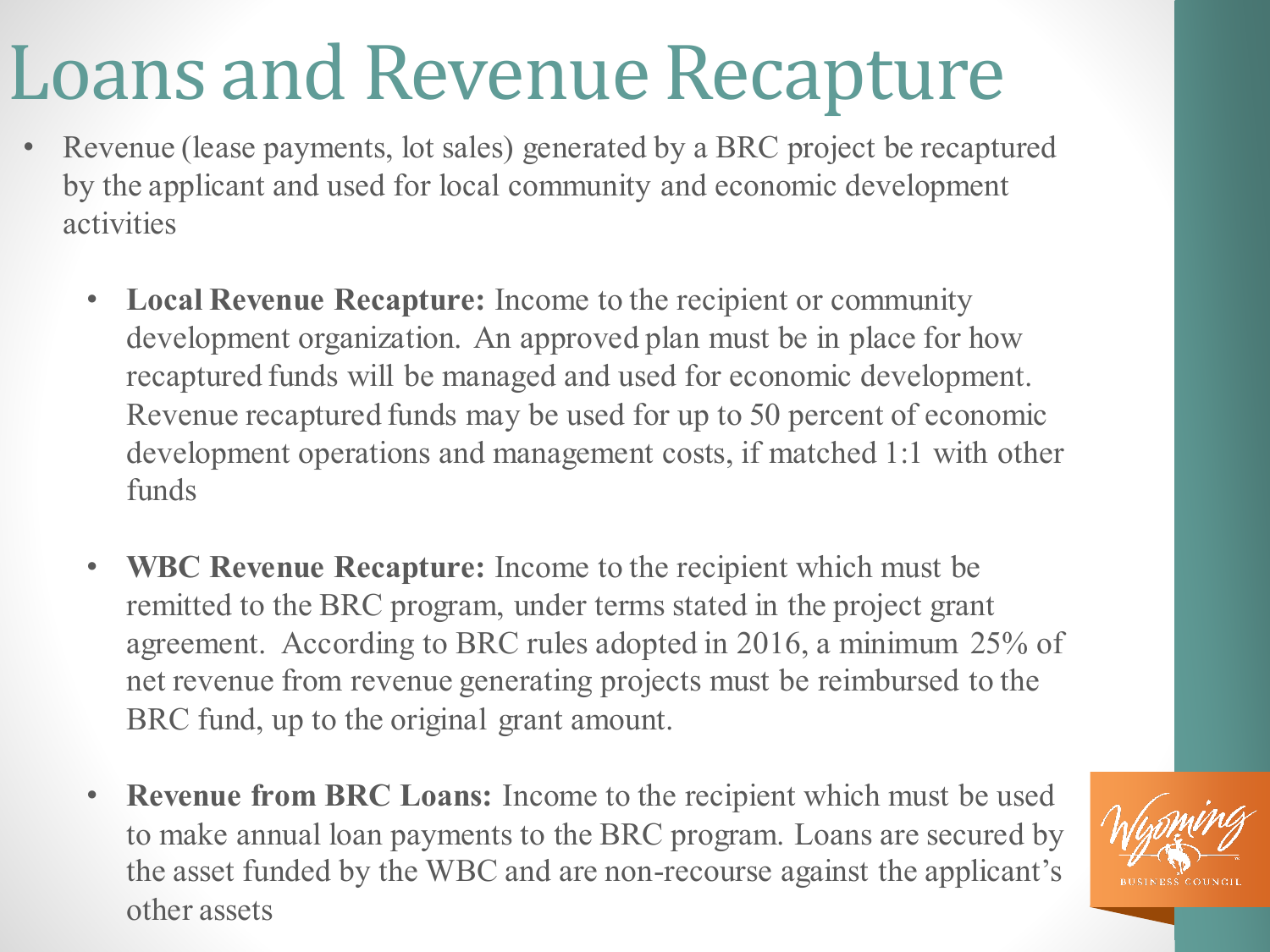#### Loans and Revenue Recapture